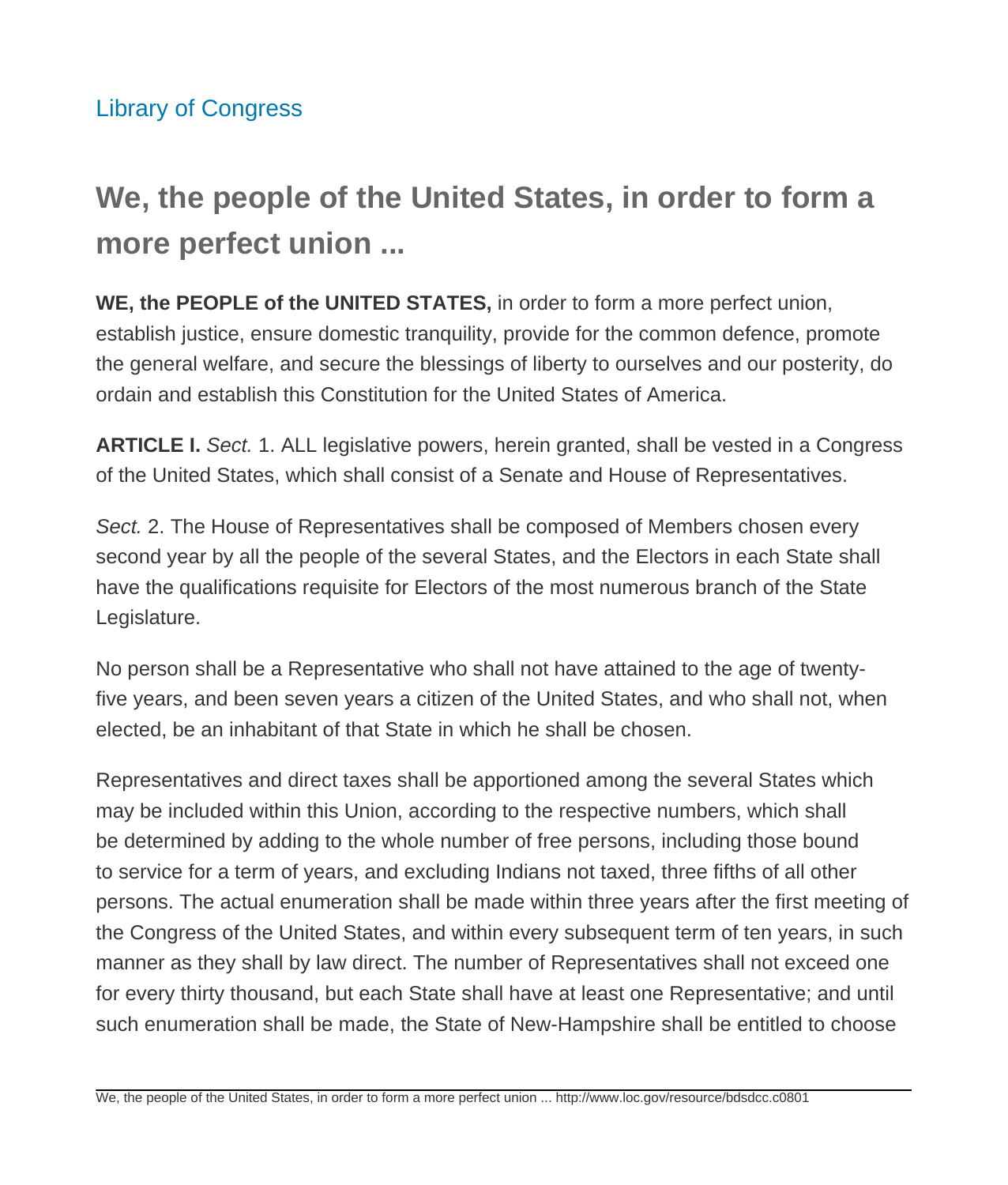three, Massachusetts eight, Rhode-Island and Providence Plantation one, Connecticut five, New-York six, New-Jersey four, Pennsylvania eight, Delaware one, Maryland six, Virginia ten, North-Carolina five, South-Carolina five, and Georgia three.

When vacancies happen in the Representation from any State, the Executive authority thereof shall issue writs of election to fill such vacancies.

The House of Representatives shall choose their Speaker and other officers, and shall have the sole power of impeachment.

Sect. 3. The Senate of the United States shall be composed of two Senators from each State, chosen by the Legislature thereof, for six years; and each Senator shall have one vote.

Immediately after they shall be assembled in consequence of the first election, they shall be divided as equally as may be into three classes. The seats of the Senators of the first class shall be vacated at the expiration of the second year, of the second class at the expiration of the fourth year, and of the third class at the expiration of the sixth year; so that one third may be chosen every second year; and if vacancies happen, by resignation or otherwise, during the recess of the Legislature of any State, the Executive thereof may make temporary appointments until the next meeting of the Legislature, which shall then fill such vacancies.

No person shall be a Senator who shall not have attained to the age of thirty years, and been nine years a citizen of the United States, and who shall not, when elected, be an inhabitant of that State for which he shall be chosen.

The Vice-President of the United States shall be President of the Senate, but shall have no vote, unless they be equally divided. The Senate shall choose their other officers, and also a President pro tempore, in a the absence of the Vice-President, or when he shall exercise the office of President of the United States.

We, the people of the United States, in order to form a more perfect union ... http://www.loc.gov/resource/bdsdcc.c0801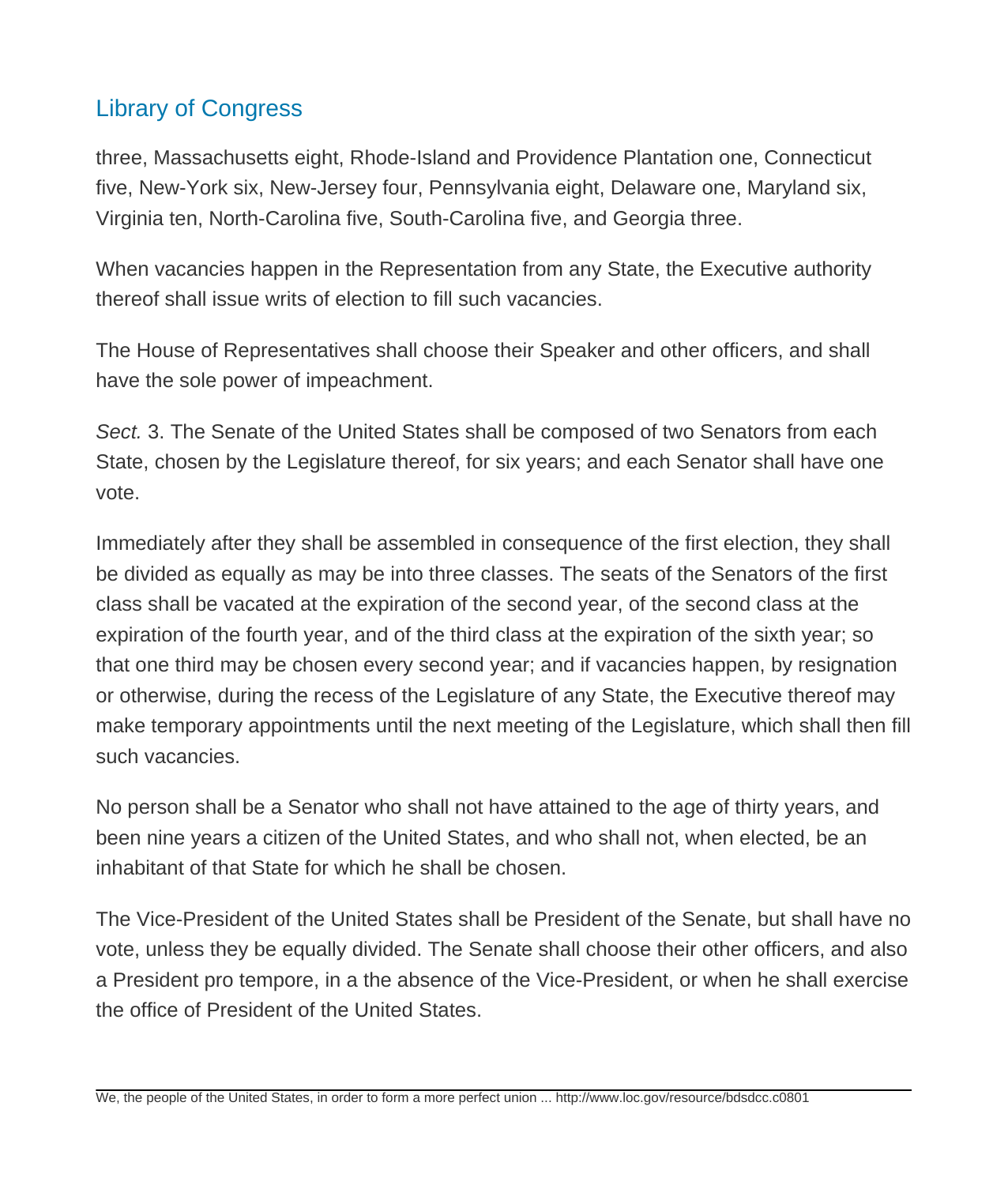The Senate shall have the sole power to try all impeachments. When sitting for that purpose, they shall by on oath or affirmation. When the President of the United State is tried, the Chief Justice shall preside; and no person shall be convicted without the concurrence of two thirds of the members present.

Judgment, in cases of impeachment, shall not extend further than to removal from office, and disqualification to hold and enjoy any office of honour, trust or profit, under the United States; but the party convicted shall nevertheless be liable and subject to indictment, trial, judgment and punishment, according to law.

Sect. 4. The times, places and manner, of holding elections for Senators and Representatives, shall be prescribed in each State by the Legislature thereof; but the Congress may at any time, by law, make or alter such regulations, except as to the place of choosing Senators.

The Congress shall assemble at least once in every year, and such meeting shall be on the first Monday in December, unless they shall by law appoint a different day.

Sect. 5. Each House shall be the judge of the elections, returns and qualification, of its own members, and a majority of each shall constitute a quorum to do business; but a smaller number may adjourn from day to day, and may be authorized to compel the attendance of absent members, in such manner, and under such penalties, as each House may provide.

Each House may determine the rules of its proceedings, punish its members for disorderly behavior, and, with the concurrence of two thirds, expel a member.

Each House shall keep a journal of its proceedings, and from time to time publish the same, excepting such parts as may in their judgment require secresy; and the yeas and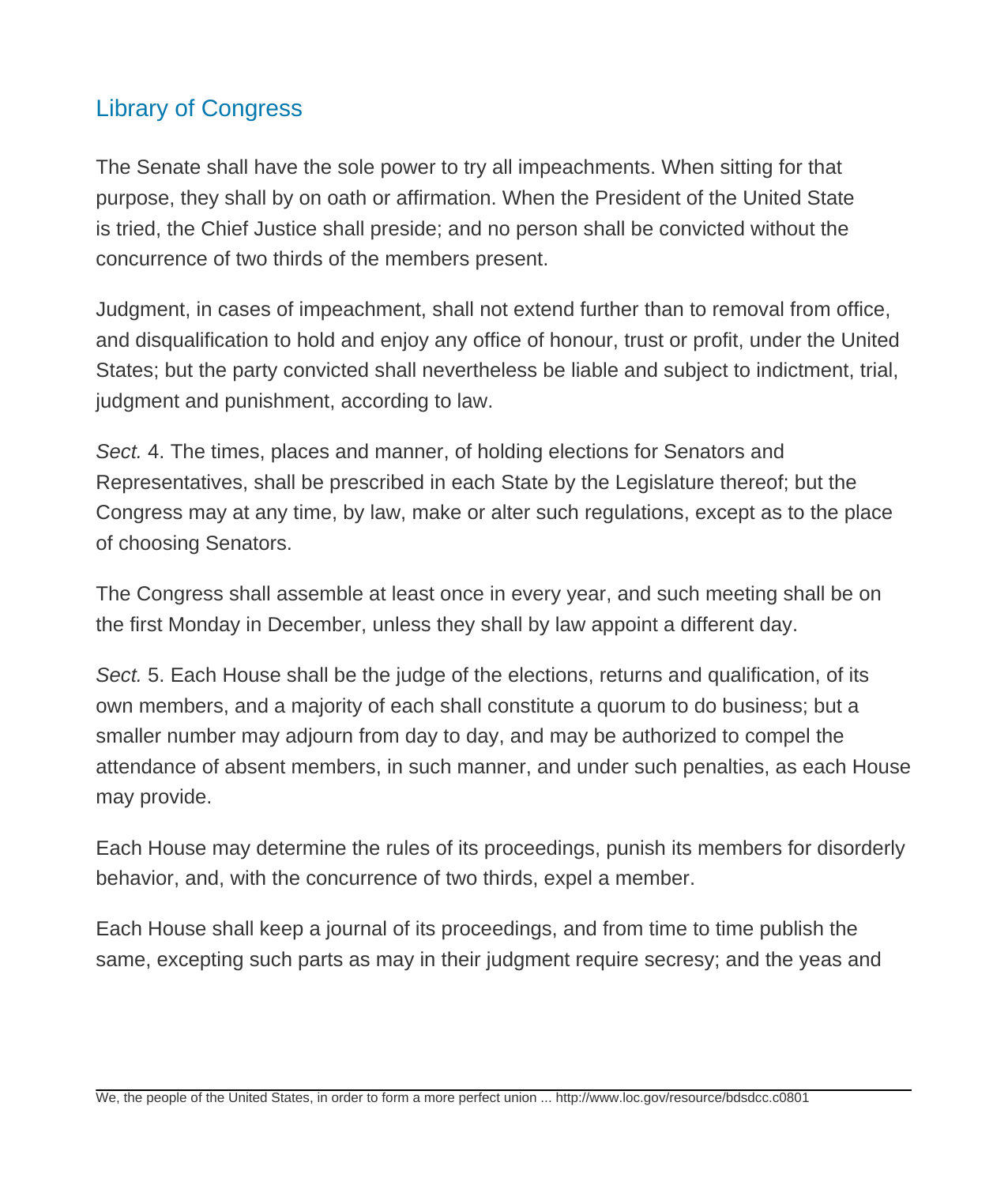nays of the members of either House on any question shall, at the desire of one fifth of those present, be entered on the journal.

Neither House, during the session of Congress, shall, without the consent of the other, adjourn for more than three days, nor to any other place than that in which the two Houses shall be sitting.

Sect. 6. The Senators and Representatives shall receive a compensation for their services, to be ascertained by law, and paid out of the treasury of the United States. They shall in all cases, except treason, felony and breach of peace, be privileged from arrest during their attendance at the session of their respective Houses, and in going to and returning from the same; and for any speech or debate in either House, they shall not be questioned in any other place.

No Senator or Representative shall, during the time for which he was elected, be appointed to any civil office under the authority of the United States, which shall have been created, or the emoluments whereof shall have been encreased, during such time; and no person holding any officer under the United States shall be a member of either House, during his continuance in office.

Sect. 7. All bills for raising revenue shall originate in the House of Representatives; but the Senate may propose or concur with amendments, as on other bills.

Every bill which shall have passed the House of Representatives and the Senates shall, before it become a law, be presented to the President of the United States; if he approve; he shall sign it; but if not, he shall return it, with his objections, to that House in which it shall have originated, who shall enter the objections at large on their journal, and proceed to reconsider it. If after such reconsideration two thirds of that House shall agree to pass the bill, it shall be sent, together with the objections, to the other House, by which it shall likewise be reconsidered, and if approved by two thirds of that House, it shall become a law. But in all such cases the votes of both Houses shall be determined by yeas and nays,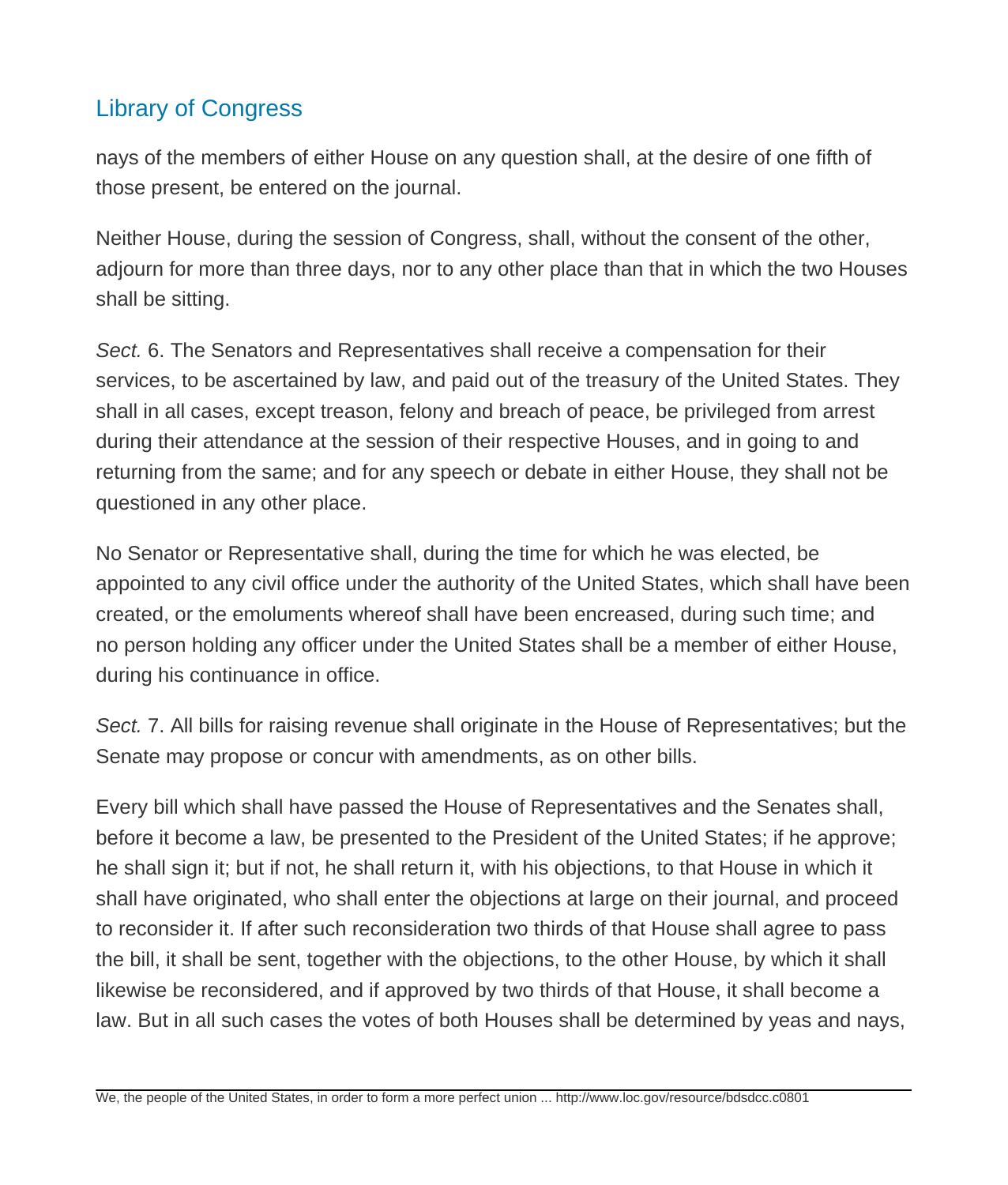and the names of the persons voting for and against the bill shall be entered on the journal of each House respectively. If any bill shall not be returned by the President within ten days (Sundays excepted) after it shall have been presented to him, the same shall be a law in like manner as if he had signed it, unless the Congress by their adjournment prevent its return, in which case it shall not be a law.

Every order, resolution or vote, to which the concurrence of the Senate and House of Representatives may be necessary (except on a question of adjournment) shall be presented to the President of the United States; and before the same shall take effect, shall be approved by him, or being disapproved by him, shall be re-passed by two thirds of the Senate and House of Representatives, according to the rules and limitations prescribed in the case of a bill.

Sect. 8. The Congress shall have power To lay and collect taxes, duties, imposts and excises, to pay the debts and provide for the common defence and general welfare of the United States; but all duties; imposts and excises, shall be uniform throughout the United States;

To borrow money on the credit of the United States;

To regulate commerce with foreign nations, and among the several States, and with the Indian tribes;

To establish an uniform rule of naturalization, and uniform laws on the subject of bankruptcies, throughout the United States;

To coin money, regulate the value thereof, and of foreign coin, and fix the standard of weights and measures;

To provide for the punishment of counterfeiting the securities and current coin of the United States;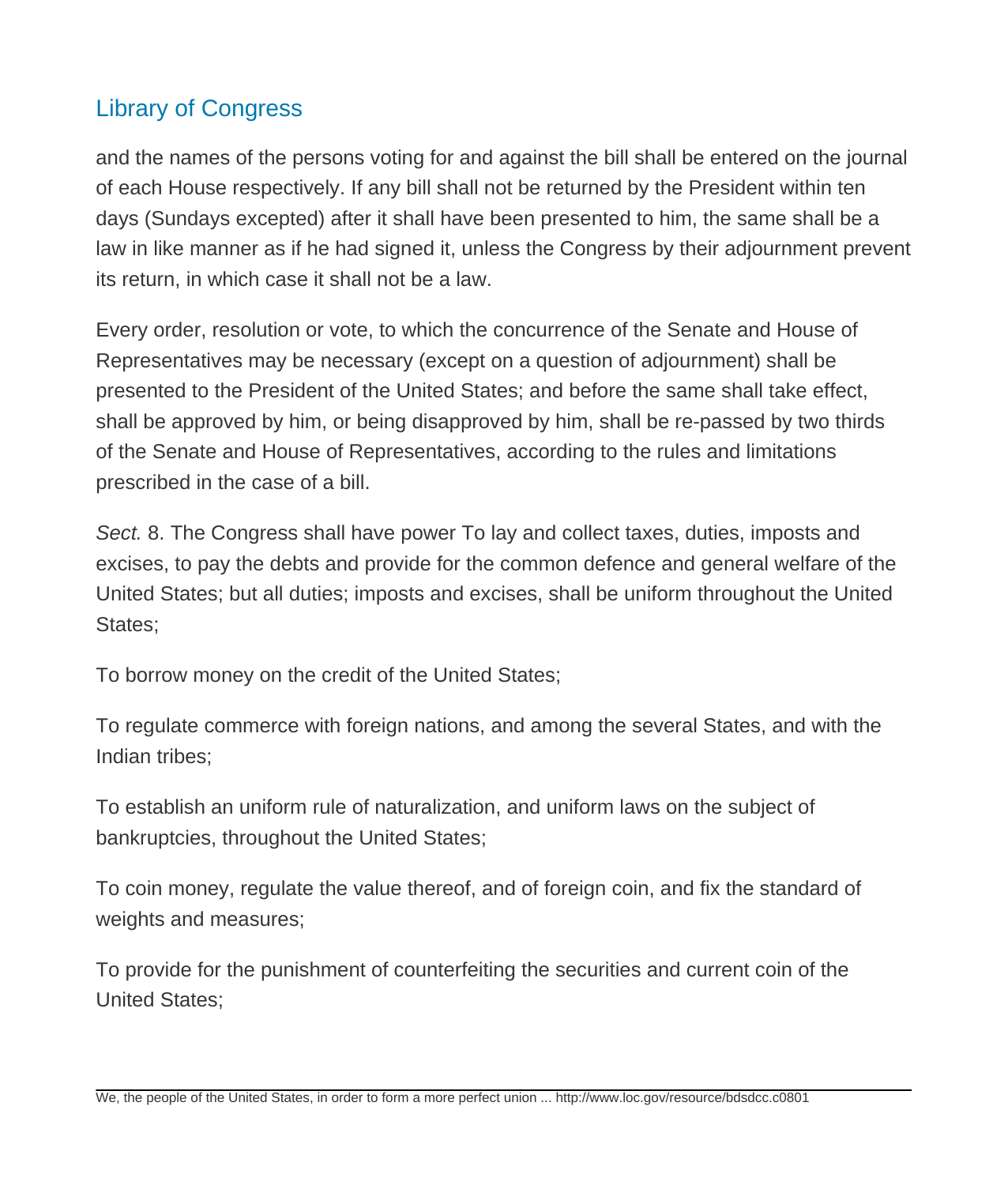To establish post-offices and post-roads;

To promote the progress of science and useful arts, by securing for limited times to authors and inventors the exclusive right to their respective writings and discoveries;

To constitute tribunals inferior to the Supreme Court;

To define and punish piracies and felonies committed on the high seas and offences against the law of nations;

To declare war, grant letters of marque and reprisal, and make rules concerning captures on land and water;

To raise and support armies, but no appropriation of money to that use shall be for a longer term than two years;

To provide and maintain a navy;

To make rules for the government and regulation of the land and naval forces;

To provide for calling forth the militia to execute the laws of the Union, suppress insurrections, and repel invasions;

To provide for organizing, arming and disciplining the militia, and for governing such part of them as may be employed in the service of the United States, reserving to the States respectively the appointment of the officers, and the authority of training the militia according to the discipline prescribed by Congress;

To exercise exclusive legislation, in all cases whatsoever, over such district (not exceeding ten miles square) as may, by cession of particular States, and the acceptance of Congress, become the seat of the government of the United States, and to exercise like authority over all places purchased by the consent of the Legislature of the State in which

We, the people of the United States, in order to form a more perfect union ... http://www.loc.gov/resource/bdsdcc.c0801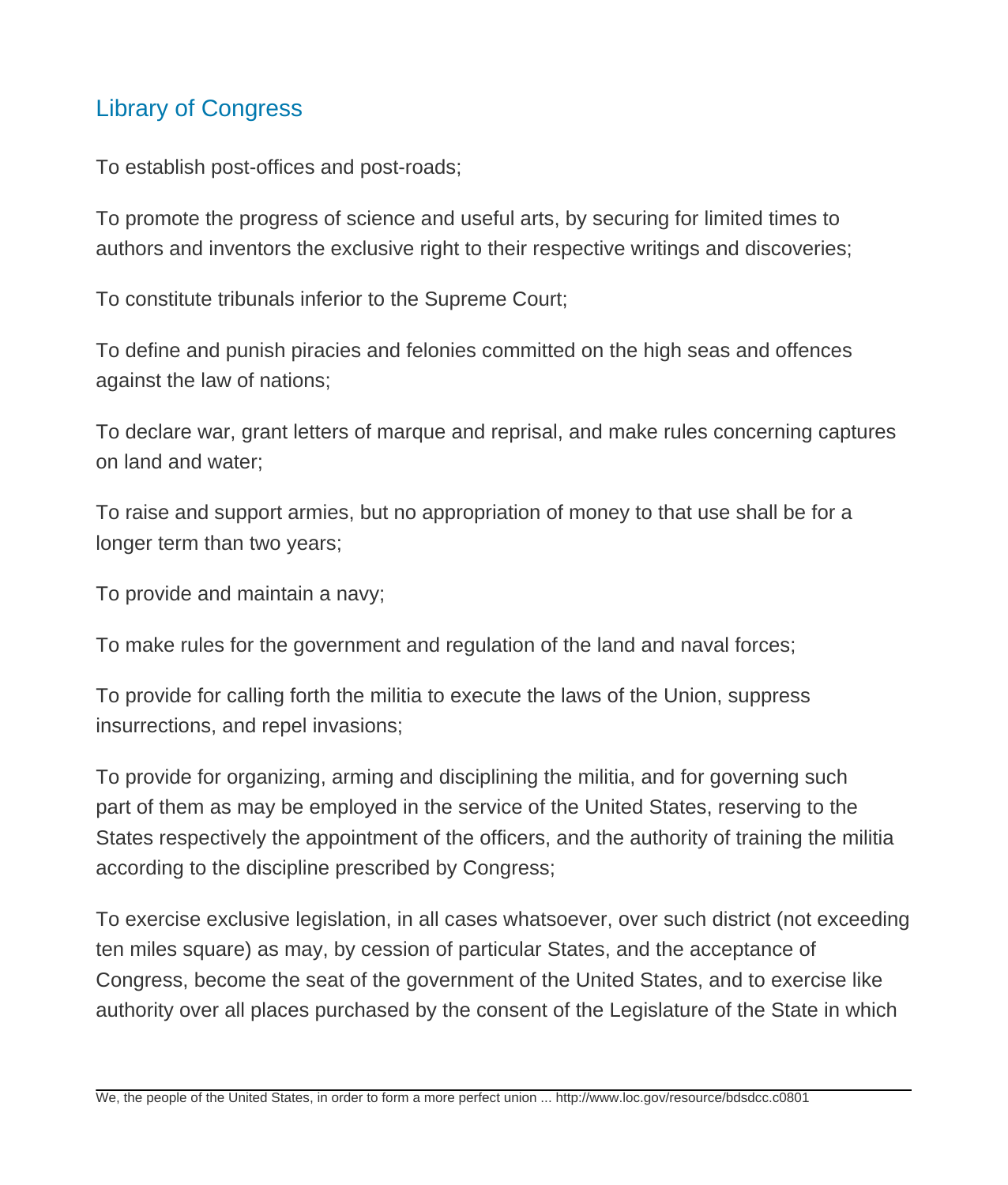the same shall be, for the erection of forts, magazines, arsenals, dock-yards, and other needful buildings;—and,

To make all laws which shall be necessary and proper for carrying into execution the foregoing powers, and all other powers vested by this Constitution in the government of the United States, or in any department or officer thereof.

Sect. 9. The migration or importation of such persons as any of the States now existing shall think proper to admit, shall not be prohibited by the Congress prior to the year one thousand eight hundred and eight; but a tax or duty may be imposed on such importation, not exceeding ten dollars for each person.

The privilege of the writ of habeas corpus shall not be suspended, unless when in cases of rebellion or invasion the public safety may require it.

No bill of attainder, or ex post facto law, shall be passed.

No capitation or other direct tax shall be laid, unless in proportion to the sensus or enumeration herein before directed to be taken.

No tax or duty shall be laid on articles exported from any State. No preference shall be given by any regulation of commerce or revenue to the ports of one State over those of another: Nor shall vessels bound to or from one State, be obliged to enter, clear, or pay duties, in another.

No money shall be drawn from the treasury, but in consequence of appropriations made by law; and a regular statement and account of the receipts and expenditures of all public money shall be published from time to time.

No title of nobility shall be granted by the United States: And no person holding any office of profit or trust under them shall, without the consent of the Congress, accept of any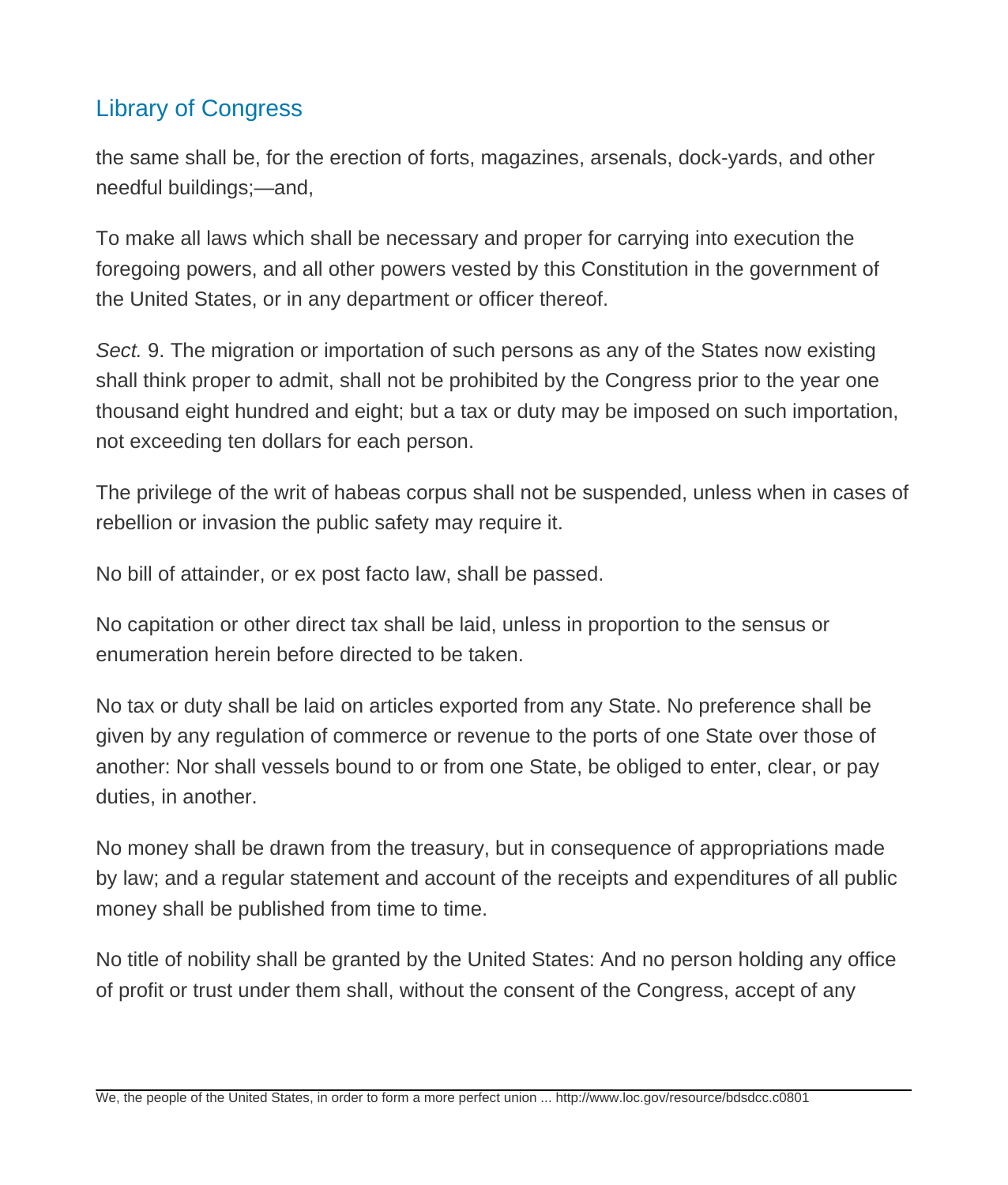present, emolument, office or title, or any kind whatever from any King, Prince, or foreign State.

Sect. 10. No State shall enter into any treaty, alliance or confederation; grant letters of marque and reprisal; coin money; emit bills of credit; make any thing but gold and silver coin a tender in payment of debts; pass any bill of attainder, ex post facto law, or law impairing the obligation of contracts, or grant any title of nobility.

No State shall, without the consent of Congress, lay any imposts or duties on imports or exports, except what may be absolutely necessary for executing its inspection laws; and the new produce of all duties and imposts, laid by any State, on imports or exports, shall be for the use of the treasury of the United States; and all such laws shall be subject to the revision and controul of the Congress. No State shall, without the consent of Congress, lay any duty of tonnage, keep troops or ships of war in time of peace, enter into any agreement or compact with another State, or with a foreign power, or engage in war, unless actually invaded, or in such imminent danger as will not admit of delay.

**ARTICLE II.** Sec. 1. The executive power shall be vested in a President of the United States of America. He shall hold his office during the term of four years, and, together with the Vice-President, chosen for the same term, be elected as follows.

Each State shall appoint, in such manner as the Legislature thereof may direct, a number of Electors, equal to the whole number of Senators and Representatives to which the State may be entitled in the Congress; but no Senator or Representative, or person holding an office of trust or profit under the United States, shall be appointed an Elector.

The Electors shall meet in their respective States, and vote by ballot for two persons, of whom one at least shall not be an inhabitant of the same state with themselves. And they shall make a list of all the persons voted for, and of the number of votes for each; which list they shall sign and certify, and transmit sealed to the seat of the government of the United States, directed to the President of the Senate. The President of the Senate shall, in the

We, the people of the United States, in order to form a more perfect union ... http://www.loc.gov/resource/bdsdcc.c0801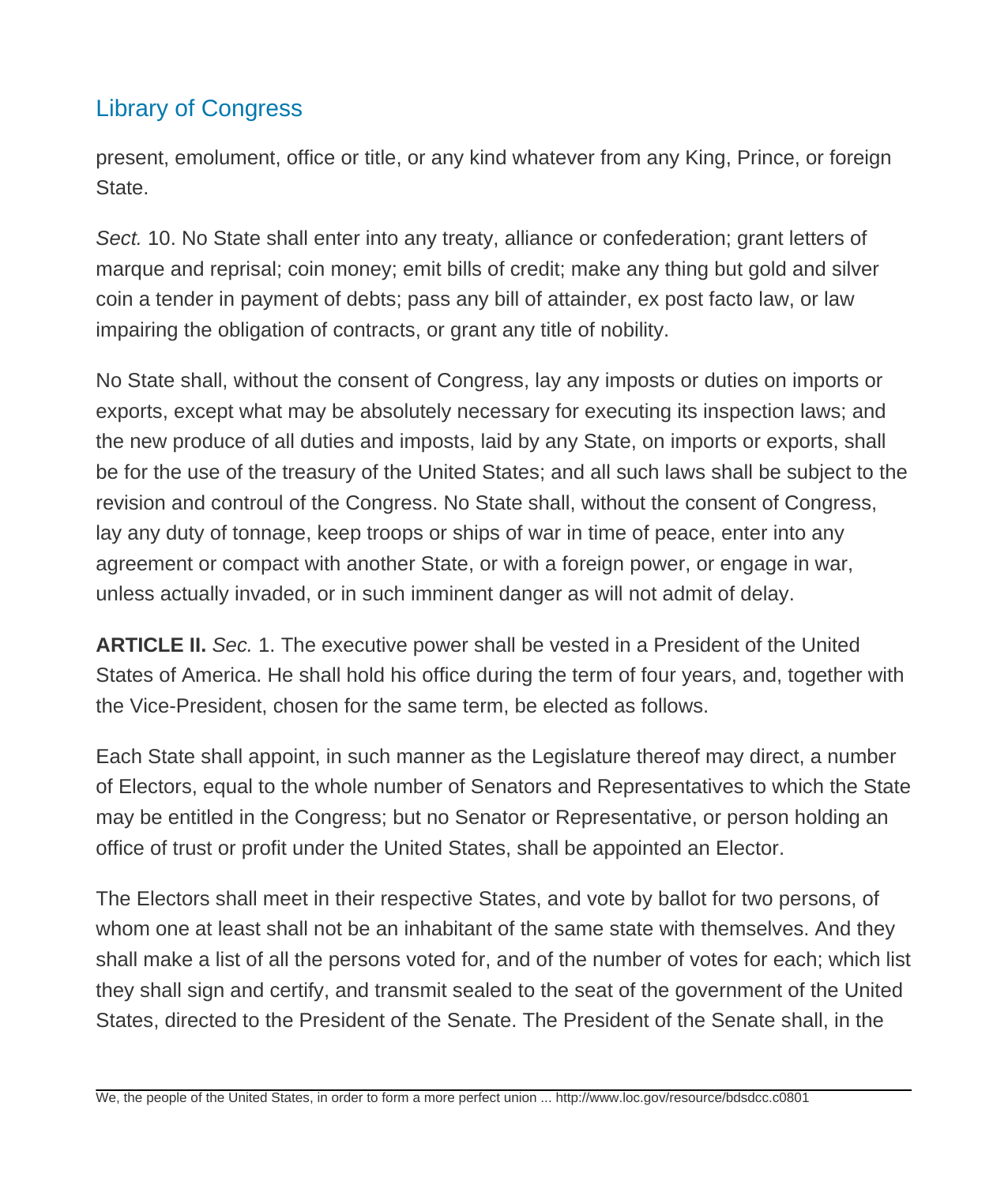presence of the Senate and House of Representatives, open all the certificates, and the votes shall then be counted. The person having the greatest number of votes shall be the President, if such number be a majority of the whole number of Electors appointed; and if there be more than one who have such majority, and have an equal number of votes, then the House of Representatives shall immediately choose by ballot one of them for President; and if no person have a majority, then from the five highest on the list the said House shall in like manner choose a President. But in choosing the President the votes shall be taken by States, the representation from each State having one vote; a quorum for this purpose shall consist of a member or members from two thirds of the States, and a majority of all the States shall be necessary to a choice. In every case, after the choice of the President, the person having the greatest number of votes of the Electors, shall be the Vice-President. But if there should remain two or more who have equal votes, the Senate shall choose from them by ballot the Vice-President.

The Congress may determine the time of choosing the Electors, and the day on which they shall give their votes; which day shall be the same throughout the United States.

No person, except a natural born citizen, or a citizen of the United States at the time of the adoption of this Constitution, shall be eligible to the office of President; neither shall any person be eligible to that office, who shall not have attained to the age of thirty-five years, and been fourteen years a resident within the United States.

In case of the removal of the President from office, or of his death, resignation, or inability to discharge the powers and duties of the said office, the same shall devolve on the Vice-President; and the Congress may by law provide for the case of removal, death, resignation, or inability, both of the President and Vice-President, declaring what officer shall then act as President, and such officer shall act accordingly, until the disability be removed, or a President shall be elected.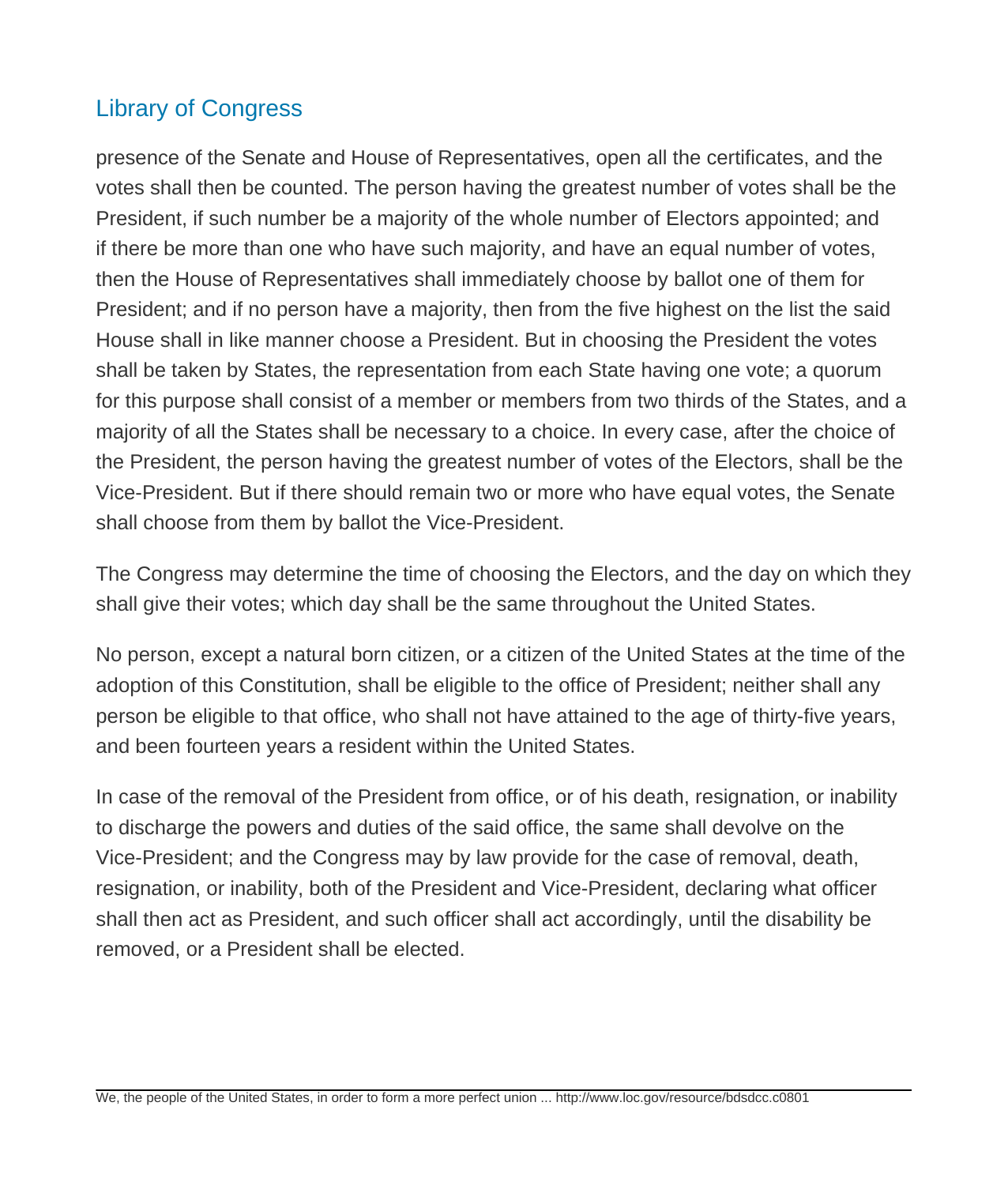The President shall, at stated times, receive for his services a compensation, which shall neither be increased nor diminished during the period for which he shall have been elected, and he shall not receive within that period any other emolument from the United States, or any of them.

Before he enter on the execution of his office, he shall take the following oath or affirmation: "I do solemnly swear (or affirm) that I will faithfully execute the office of President of the United States; and will, to the best of my ability, preserve, protect and defend, the Constitution of the United States."

Sect. 2. The President shall be Commander in Chief of the army and navy of the United States, and of the militia of the several states, when called into the actual service of the United States; he may require the opinion, in writing, of the principal officer in each of the executive departments, upon any subject relating to the duties of their respective offices, and he shall have power to grant reprieves and pardons for offences against the United States, except in cases of impeachment.

He shall have power, by and with the advice and consent of the Senate, to make treaties, provided two thirds of the Senators present concur; and he shall nominate, and by and with the advice and consent of the Senate shall appoint Ambassadors, other public Ministers, and Consuls, Judges of the Supreme Court, and all other offices of the United States, whose appointments are not herein otherwise provided for, and which shall be established by law. But the Congress may by law vest the appointment of such inferior officers as they think proper in the President alone, in the courts of law, or in the heads of departments.

The President shall have power to fill up all vacancies that may happen during the recess of the Senate, by granting commissions, which shall expire at the end of their next session.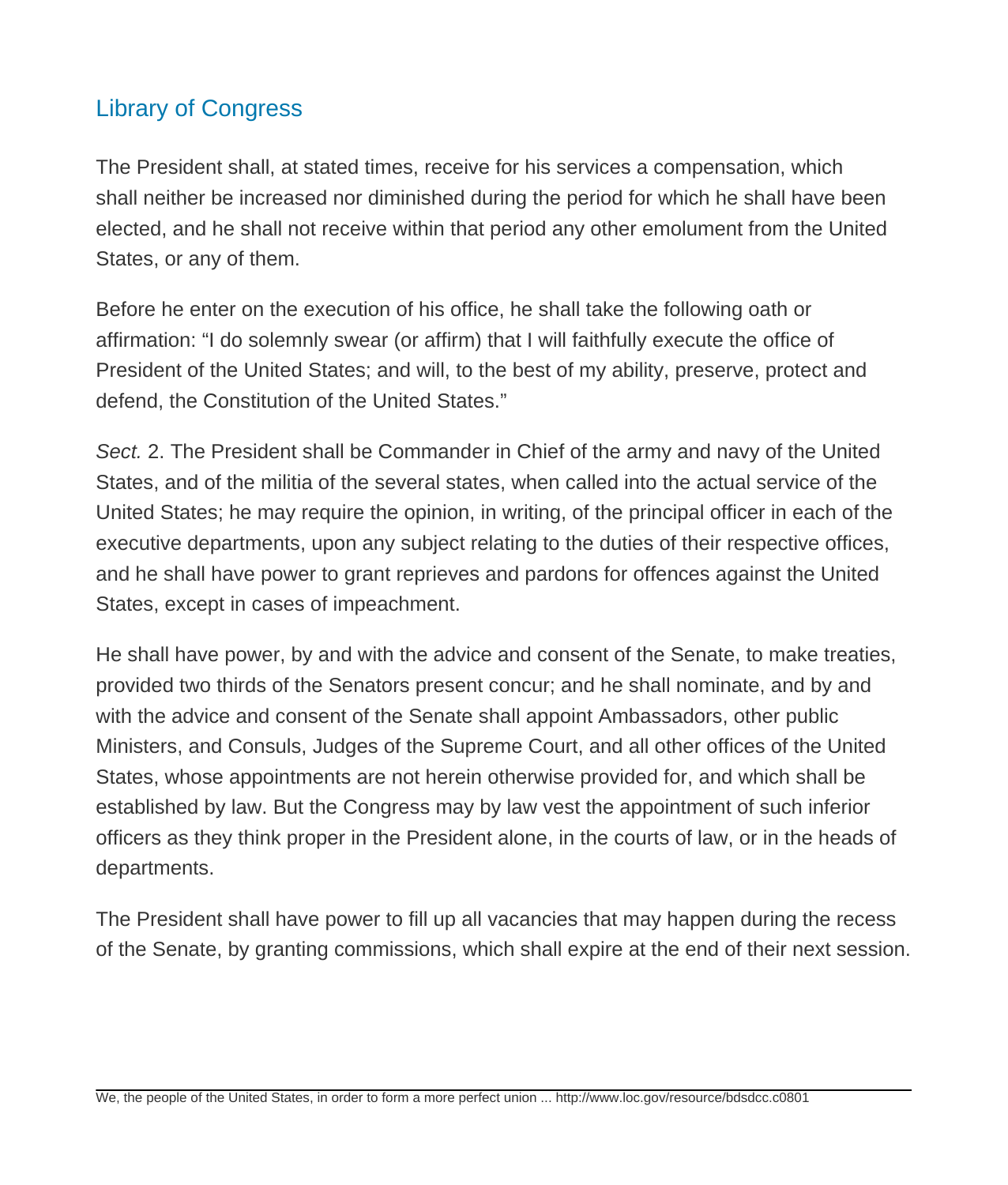Sect. 3. He shall from time to time give to the Congress information of the state of the Union, and recommend to their consideration such measures as he shall judge necessary and expedient; he may, on extraordinary occasions, convene both Houses, or either of them, and in case of disagreement between them, with respect to the time of adjournment, he may adjourn them to such time as he shall think proper; he shall receive Ambassadors and other public Ministers; he shall take care that the laws be faithfully executed, and shall commission all the officers of the United States.

Sect. 4. The President, Vice-President, and all civil officers of the United States, shall be removed from office, on impeachment for and conviction of treason, bribery, or other high crimes and misdemeanors.

**ARTICLE III.** Sect. 1. The judicial power of the United States shall be vested in one Supreme Court, and in such Inferior Courts as the Congress may from time to time ordain and establish. The Judges, both of the supreme and Inferior Courts, shall hold their offices during good behaviour; and shall, at stated times, receive for their services a compensation, which shall not be diminished during their continuance in office.

Sect. 2. The judicial power shall extend to all cases in law and equity, arising under this Constitution, the laws of the United States, and treaties made, or which shall be made, under their authority; to all cases affecting Ambassadors, other public Ministers, and Consuls; to all cases of admiralty and maritime jurisdiction; to controversies to which the United States shall be a party; to controversies between two or more States, between a State and citizen of another State, between citizens of different States, between citizens of the same State claiming lands under grants of different States, and between a State, or the citizens thereof, and foreign States, citizens or subjects.

In all cases affecting Ambassadors, other public Ministers and consuls, and those in which a State shall be party, the Supreme Court shall have original jurisdiction. In all the other cases before mentioned, the Supreme Court shall have appellate jurisdiction, both as

We, the people of the United States, in order to form a more perfect union ... http://www.loc.gov/resource/bdsdcc.c0801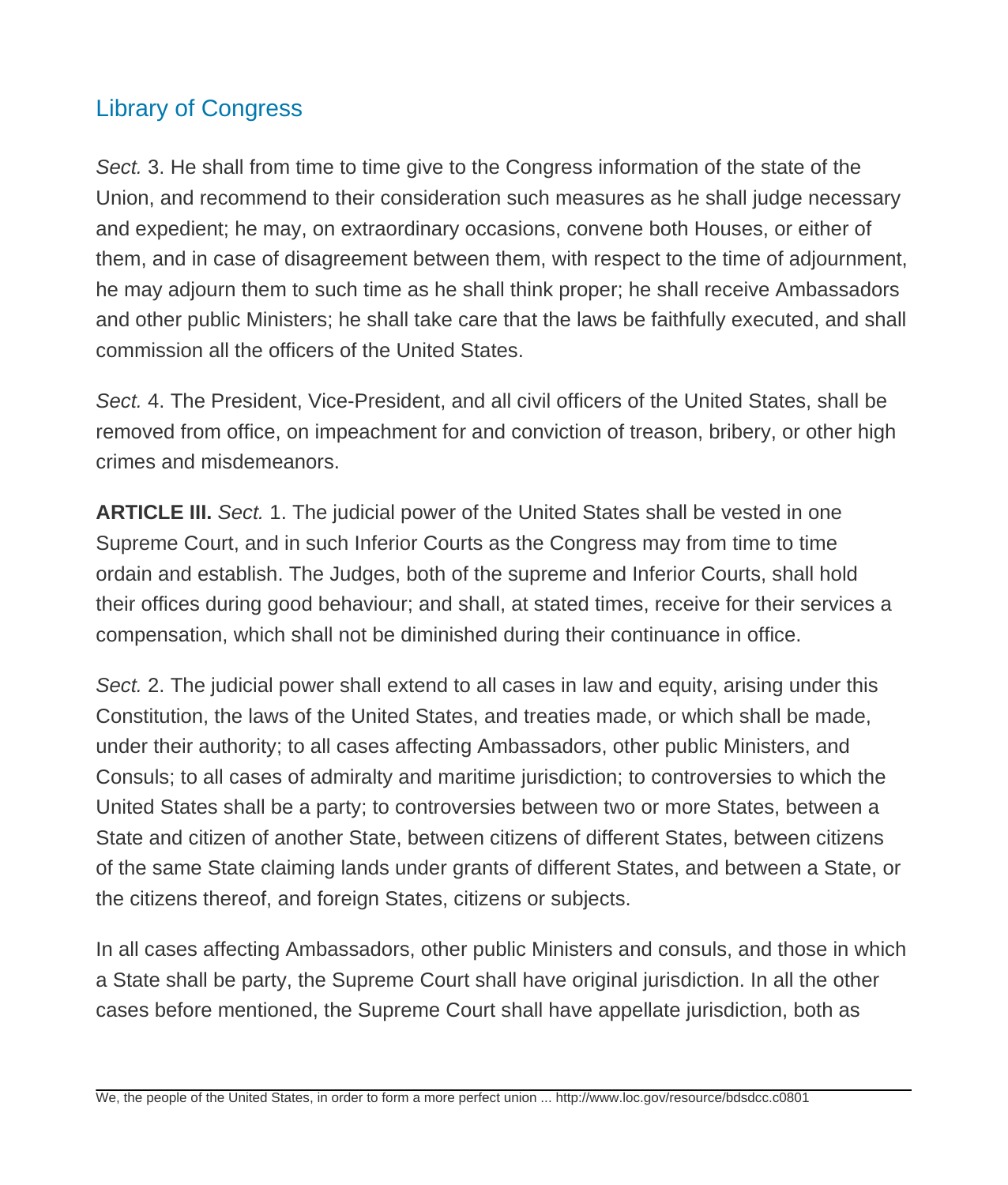to law and fact, with such exceptions and under such regulations as the Congress shall make.

The trial of all crimes, except in cases of impeachment, shall be by jury; and such trial shall be held in the State where the said crimes shall have been committed; but when not committed within any State, the trial shall be at such place or places as the Congress may by law have directed.

Sect. 3. Treason, against the United States, shall consist only in levying war against them, or in adhering to their enemies, giving them aid and comfort. No person shall be convicted of treason, unless on the testimony of two witnesses to the same overt act, or on consession in open court.

The Congress shall have power to declare the punishment of treason, but no attainder of treason shall work corruption of blood, or forfeiture, except during the life of the person attainted.

**ARTICLE IV.** Sect. 1. Full faith and credit shall be given in each State to the public acts, records and judicial proceedings, of every other State. And the Congress may by general laws prescribe the manner in which such acts, records and proceedings, shall be proved, and the effect thereof.

Sect. 2. The citizens of each State shall be entitled to all privileges and immunities of citizens in the several states.

A person, charged in any State with treason, felony, or other crime, who shall flee from justice, and be found in another State, shall, on demand of the executive authority of the State from which he fled, be delivered up, to be removed to the State having jurisdiction of the crime.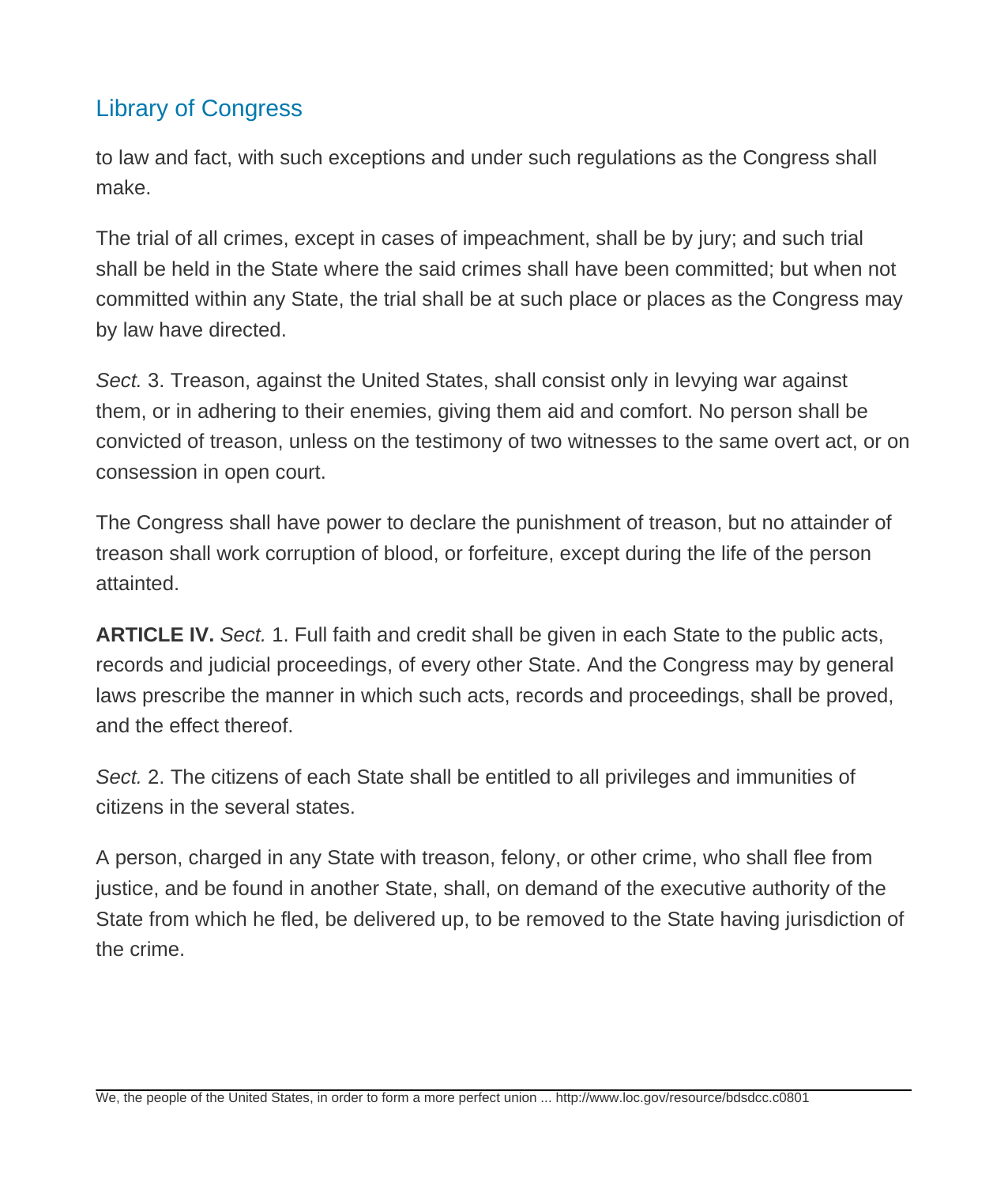No person, held to service or labour in one State, under the laws thereof, escaping into another, shall, in consequence of any law or regulation therein, be discharged from such service or labour; but shall be delivered up, on claim of the party to whom such service or labour may be due.

Sect. 3. New States may be admitted by the Congress into this Union; but no new State shall be formed to erected within the jurisdiction of any other State; nor any State be formed by the junction of two or more States, or parts of States, without the consent of the Legislatures of the States concerned, as well as of the Congress.

The Congress shall have power to dispose of and make all needful rules and regulations, respecting the territory or other property belonging to the United States; and nothing in this Constitution shall be so construed, as to prejudice any claims of the United States, or of any particular State.

Sect. 4. The United States shall guarantee, to every State in this Union, a republican form of government, and shall protect each of them against invasion; and, on application of the Legislature, or of the Executive, (when the Legislature cannot be convened) against domestic violence.

**ARTICLE V.** The Congress, whenever two thirds of both Houses shall deem it necessary, shall propose amendments to this Constitution; or, on the application of the Legislatures of two thirds of the several States, shall call a Convention, for proposing amendments; which, in either case, shall be valid, to all intents and purposes, as part of this Constitution, when ratified by the Legislature of three fourths of the several States, or by conventions in three fourths thereof, as the one or the other mode of ratification may be proposed by the Congress: Provided, that no amendment which may be made prior to the year one thousand eight hundred and eight shall in any manner affect the first and fourth clauses, in the ninth section of the first article; and that no State, without its consent, shall be deprived of its equal suffrage in the Senate.

We, the people of the United States, in order to form a more perfect union ... http://www.loc.gov/resource/bdsdcc.c0801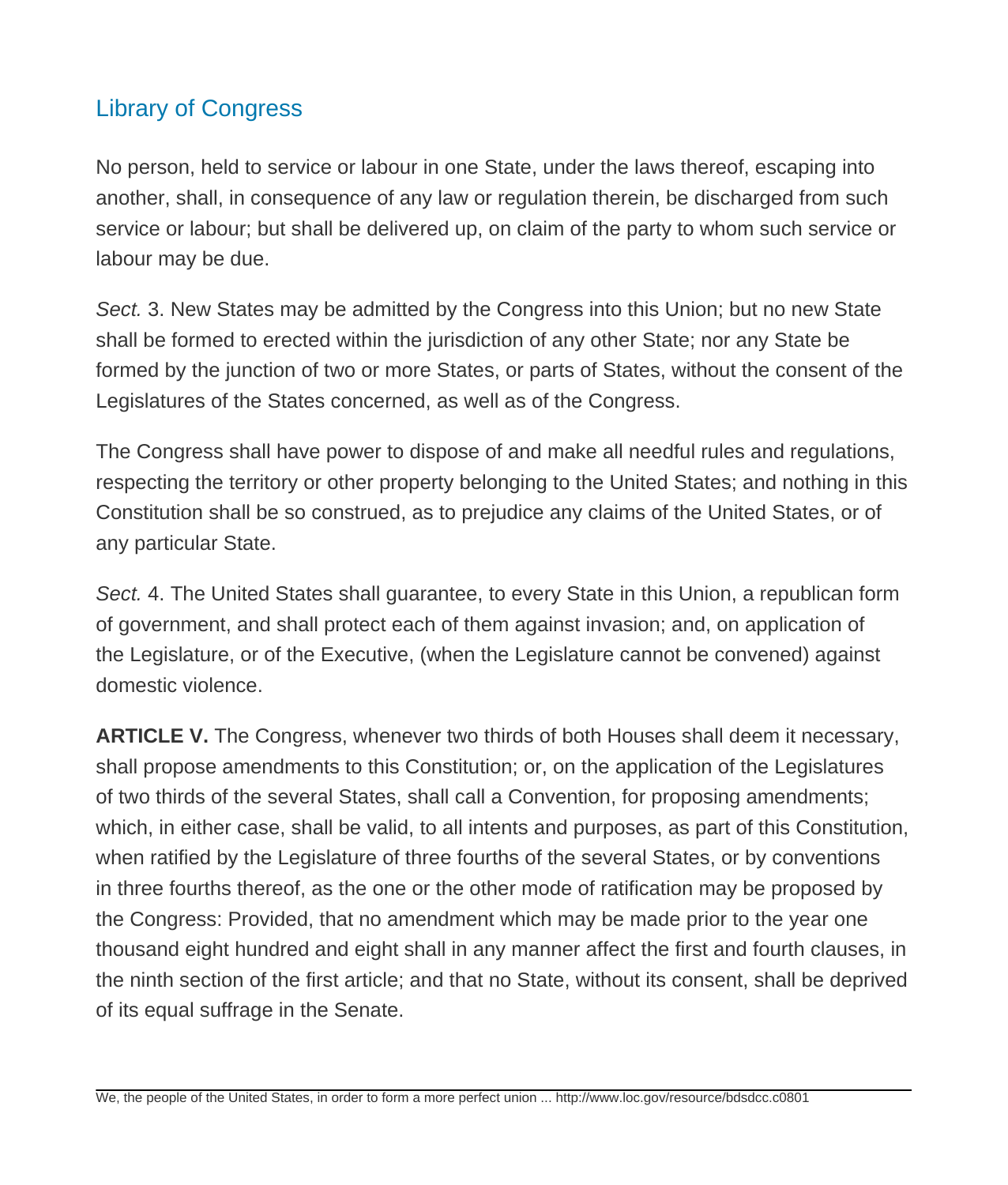**ARTICLE VI.** All debts contracted, and engagements entered into, before the adoption of this Constitution, shall be as valid against the United States under this Constitution, as under the Confederation.

This Constitution, and the laws of the United States which shall be made in pursuance thereof, and all treaties made, or which shall be made, under the authority of the United States, shall be the supreme law of the land; and the Judges in every State, shall be bound thereby; any thing in the constitution or laws of any State to the contrary notwithstanding.

The Senators and Representatives before mentioned, and the members of the several State Legislatures, and all executive and judicial officers, both of the United States and of the several States, shall be bound by oath or affirmation to support this Constitution; but no religious test shall ever be required as a qualification to any office, or public trust, under the United States.

**ARTICLE VII.** The ratification of the Conventions of Nine States shall be sufficient for the establishment of this constitution, between the States so ratifying the same.

Done in Convention, by the unanimous consent of the States present, the seventeenth day of September, in the year of our Lord one thousand seven hundred and eighty-seven, and of the Independence of the United States of America the twelfth. In witness whereof, we have hereunto subscribed our names.

GEORGE WASHINGTON, President, (and Deputy from Virginia. New-Hampshire. John Langdon, Nicholas Gilman. Massachusetts. Nathaniel Gorham, Rufus King. Connecticut. William Samuel Johnson, Roger Sherman. New-York. Alexander Hamilton. New-Jersey. William Livingston, David Brearley, William Paterson, Jonathan Dayton. Pennsylvania. Benjamin Franklin, Thomas Mifflin, Robert Morris, George Clymer, Thomas Fitzsimons, Jared Ingersoll, James Wilson, Gouverneur Morris. Delaware. George Read, Gunning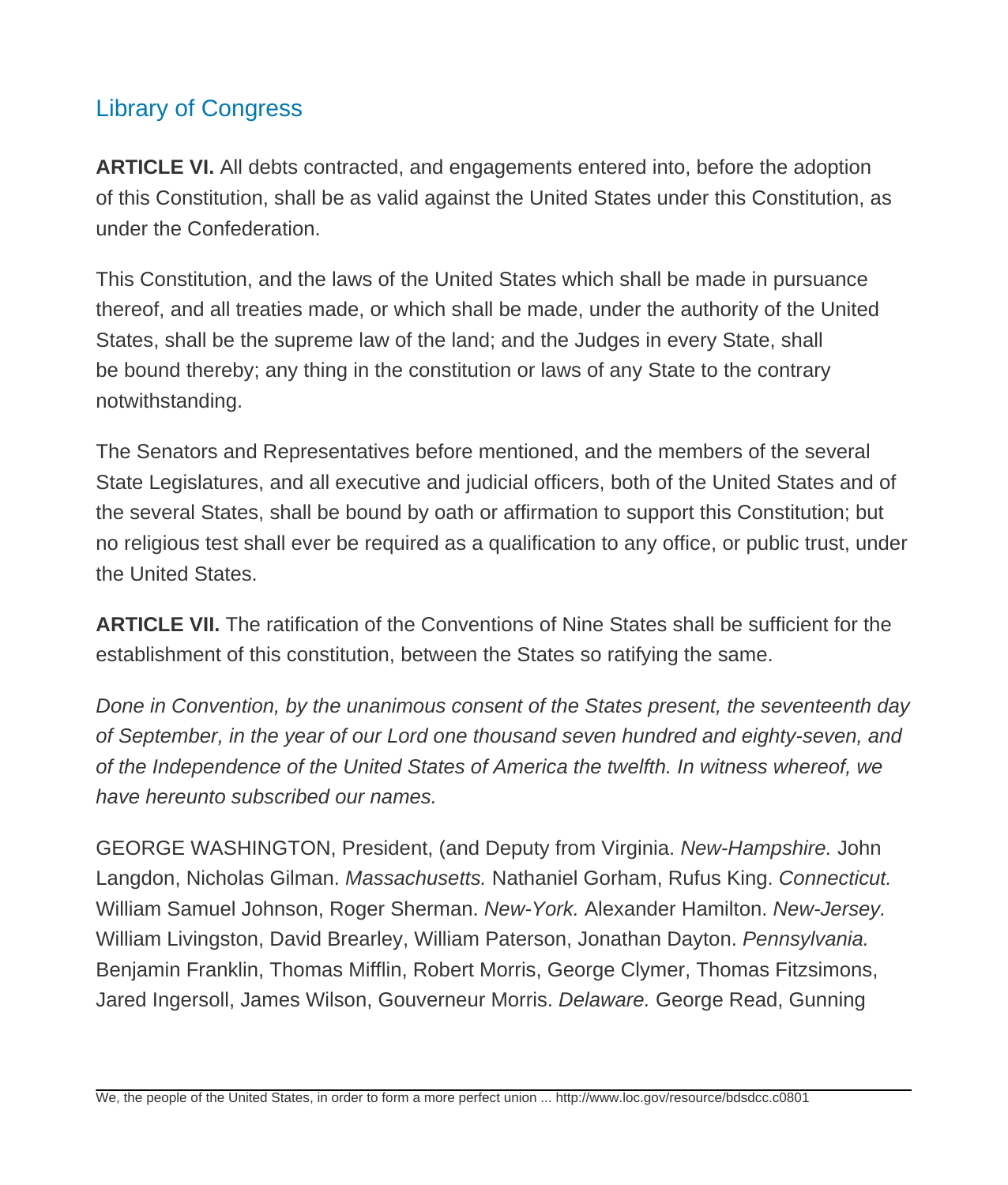Bedford, jun. John Dickenson, Richard Bassett, Jacob Broom. Maryland. James McHenry, Daniel of St. Tho. Jenifer, Daniel Carrol. Virginia. John Blair, James Madison, jun. North-Carolina. William Blount, Richard Dobbs Spaight, Hugh Williamson. South-Carolina. John Rutledge, Charles Cotesworth Pinckney, Charles Pinckney, Pierce Butler. Georgia. William Few, Abraham Baldwin.

Attest, **WILLIAM JACKSON,** Secretary.

#### **IN CONVENTION, Monday, September 17th, 1787.**

#### **PRESENT,**

The States of New-Hampshire, Massachusetts, Connecticut, Mr. Hamilton from New-York, New-Jersey, Pennsylvania, Delaware, Maryland, Virginia, North-Carolina, South-Carolina, and Georgia.

Resolved, **THAT** the preceding Constitution be laid before the United States in Congress assembled, and that it is the opinion of this Convention, that it should afterwards be submitted to a Convention of Delegates, chosen in each State by the People thereof, under the recommendation of its Legislature, for their assent and ratification; and that each Convention assenting to and ratifying the same, should give notice thereof to the United States in Congress assembled.

Resolved, That it is the opinion of this Convention, That as soon as the Conventions of Nine States shall have ratified this Constitution, the United States in Congress assembled should fix a day on which Electors should be appointed by the States which shall have ratified the same, and a day on which the Electors should assemble to vote for the President, and the time and place for commencing proceedings under this Constitution: That after such publication the Electors should be appointed, and the Senators and Representatives elected: That the Electors should meet on the day fixed for the election of the President, and should transmit their votes, certified, signed, sealed and directed,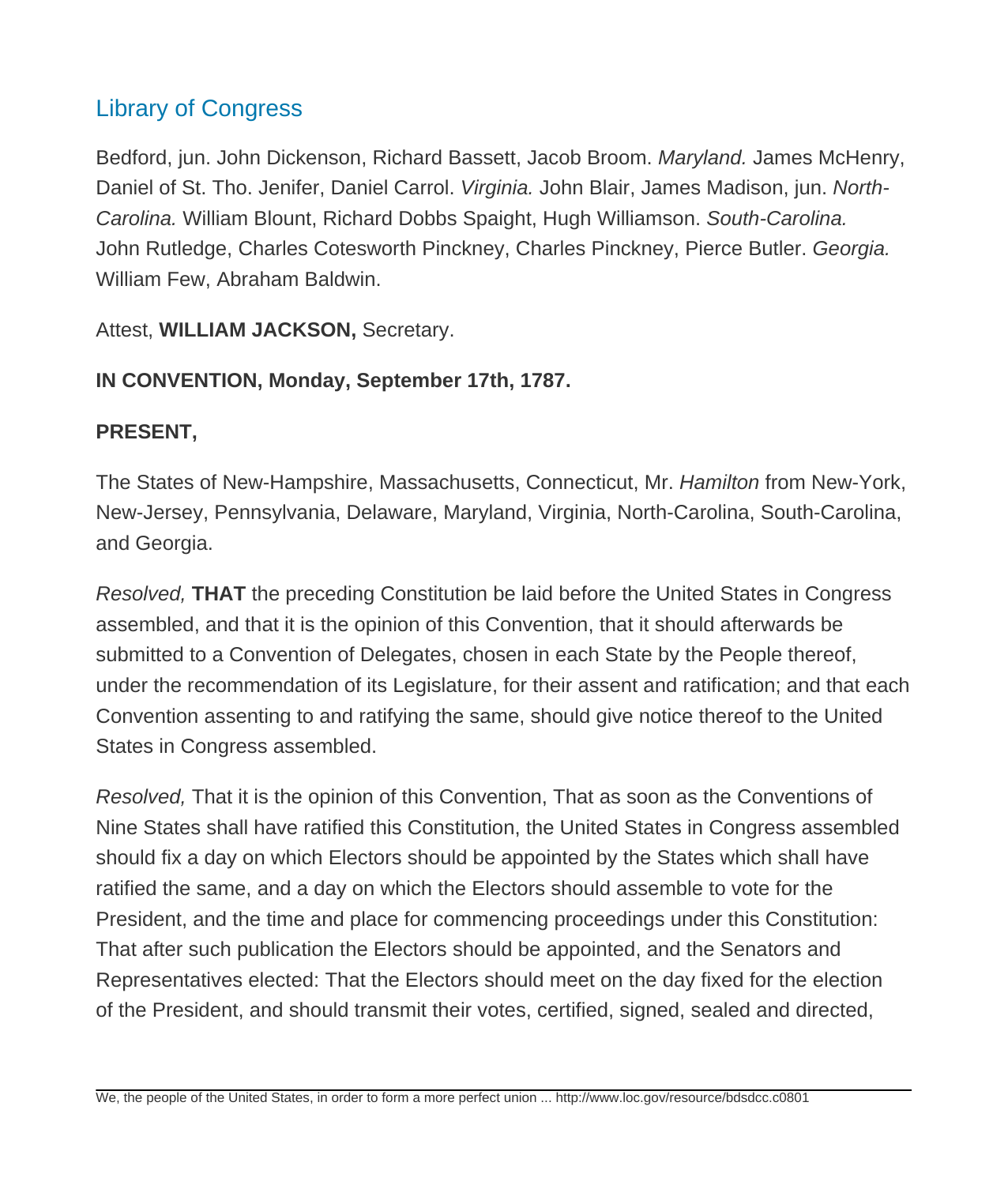as the Constitution requires, to the Secretary of the United States in congress assembled: That the Senators and Representatives should convene at the time and place assigned: That the Senators should appoint a President of the Senate, for the sole purpose of receiving, opening and counting the votes for President; and that, after he shall be chose, the Congress, together with the President, should without delay proceed to execute this Constitution.

By the unanimous order of the Convention, GEORGE WASHINGTON, President. WILLIAM JACKSON, Sec'ry.

#### **In Convention, Sept 17, 1787.**

#### **SIR,**

**WE** have now the honour to submit to the consideration of the United States in Congress in Congress assembled, that Constitution which has appeared to us the most adviseable.

The friends of our country have long seen and desired, that the power of making war, peace and treaties, that of levying money and regulating commerce, and the correspondent executive and judicial authorities, should be fully and effectually vested in the general government of the Union; but the impropriety of delegating such extensive trust to one body of men is evident.—Hence results the necessity of a different organization.

It is obviously impracticable, in the federal government of these States, to secure all rights of independent sovereignty to each, and yet provide for the interest and safety of all. Individuals entering into society must give up a share of liberty to preserve the rest. The magnitude of the sacrifice must depend as well on situation and circumstance, as on the object to be obtained. It is at all times difficult to draw with precision the line between those rights which must be surrendered, and those which may be reserved, and on the present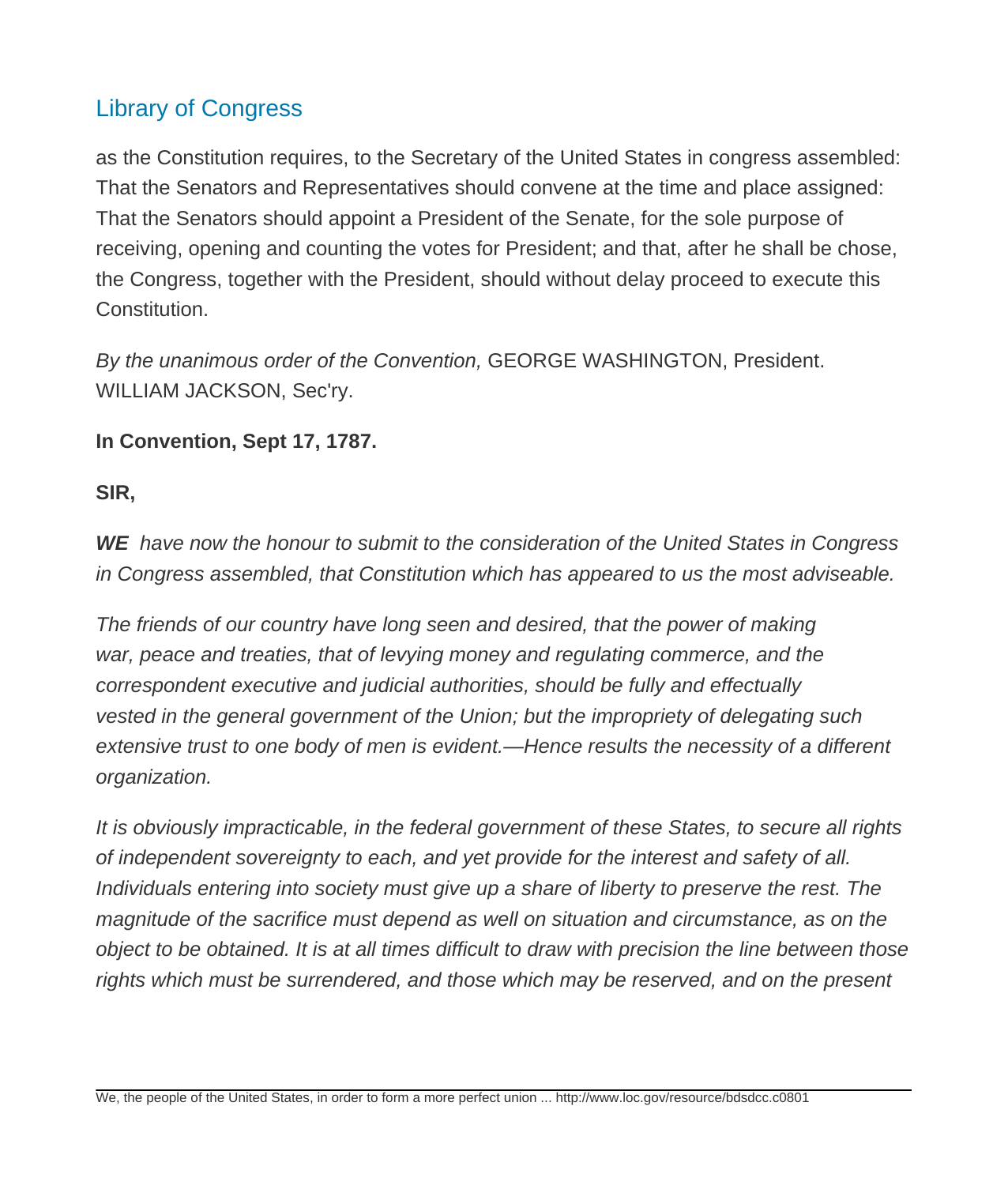occasion this difficulty was increased by a difference among the several states as to their situation, extent, habits and particular interests.

In all our deliberations on this subject, we kept steadily in our view that which appears to us the greatest interest of every true American, the consolidation of our Union, in which are involved our prosperity, felicity, safety, perhaps our national existence. This important consideration, seriously and deeply impressed on our minds, led each State in the Convention to be less rigid on points of inferior magnitude, than might have been otherwise expected; and thus the constitution, which we now present, is the result of a spirit of amity, and of that mutual deference and concession which the peculiarity of our political situation rendered indispensible.

That it will meet the full and entire approbation of every State is not perhaps to be expected, but each will doubtless consider, that had her interests been alone consulted, the consequences might have been particularly disagreeable or injurious to others; that it is liable to as few exceptions as could reasonably have been expected, we hope and believe; that it may promote the lasting welfare of that country so dear to us all, and secure her freedom and happiness, is our most ardent wish.

With great respect, we have the honour to be, Sir, your Excellency's most obedient and humble Servants, **GEORGE WASHINGTON,** President.

By unanimous Order of the Convention.

His Excellency the President of Congress.

#### **UNITED STATES in Congress Assembled.** Friday, September 28, 1787.

Present, New-Hampshire, Massachusetts, Connecticut, New-York, New-Jersey, Pennsylvania, Delaware, Virginia, North-Carolina, South-Carolina and Georgia, and